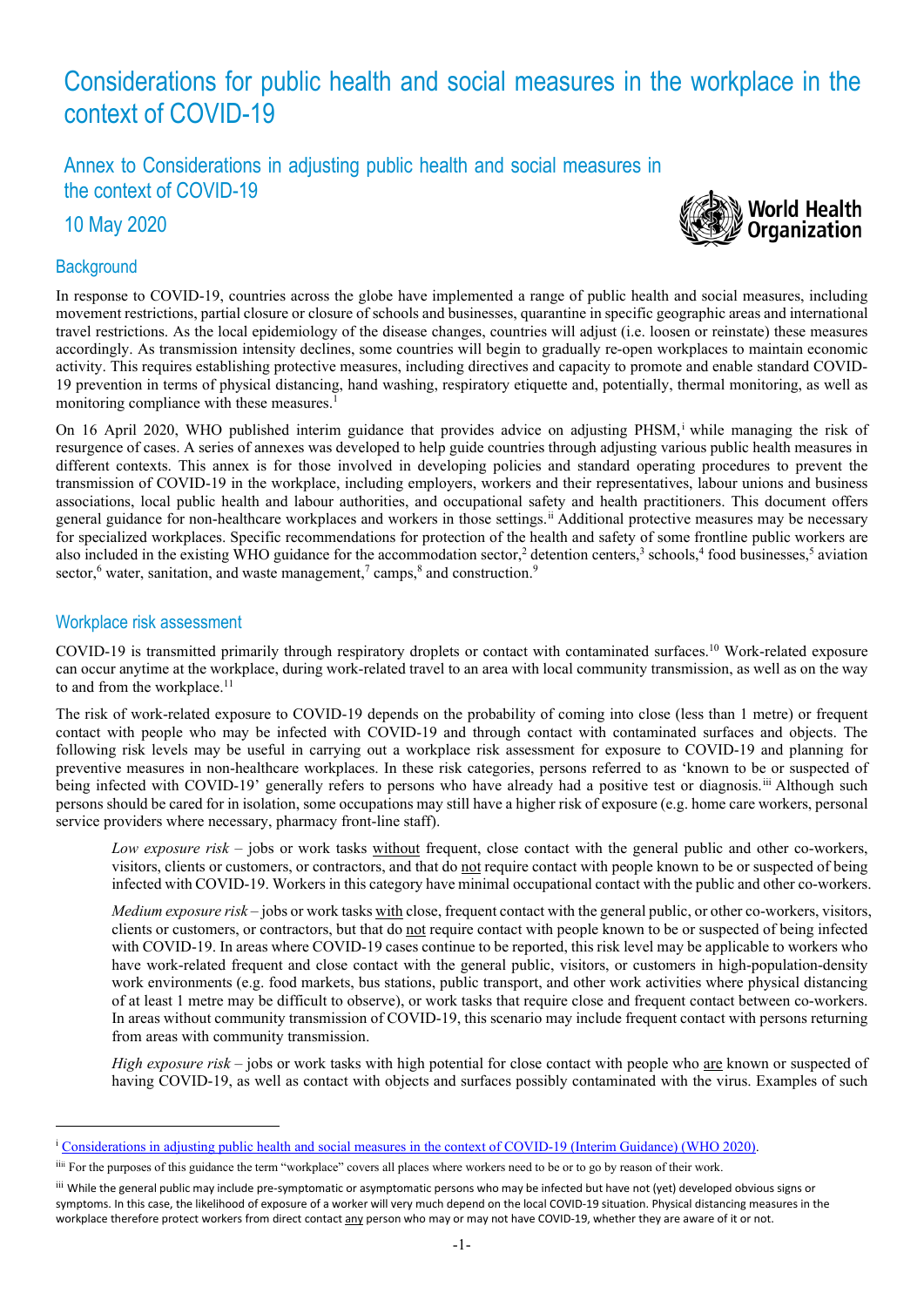exposure scenarios outside of health facilities include the transportation of persons known or suspected to have COVID-19 in enclosed vehicles without separation between the driver and the passenger, providing domestic services or home care for people with COVID-19, and contact with dead bodies of persons who were known or suspected of having COVID-19 at the time of their death.

In the same work setting there may be jobs with different levels of risk, and different jobs or work tasks may have similar levels of exposure. Therefore, the risk assessment should be carried out for each specific work setting and each job or group of jobs. For each risk assessment, it is prudent to consider the environment, the task, the threat, if any (e.g. for frontline staff), and resources available, such as personal protective equipment.

Some workers may be at higher risk of developing severe COVID-19 illness because of age or pre-existing medical conditions; this should be considered in the risk assessment for individuals. Essential public services, such as security and police, food retail, accommodation, public transport, deliveries, water and sanitation, and frontline workers may be at an increased risk of exposure to occupational hazards for health and safety.

Employers and managers, in consultation with workers, should carry out and regularly update the risk assessment for work-related exposure to COVID-19, preferably with support of occupational health services.

## Preventive measures

Decisions on closing or re-opening of workplaces and suspension or downscaling of work activities should be made in light of the risk assessment, the capacity to implement preventive measures, and recommendations of national authorities for adjusting public health and social measures in the context of COVID-19.

#### **Measures for all workplaces**

Universal measures for preventing transmission of COVID-19 that apply to all workplaces and all people at the workplace, such as employers, managers, workers, contractors, customers and visitors, include the following:

#### *Hand hygiene*

- Regular and thorough handwashing with soap and water or hand hygiene with alcohol-based hand-rub before starting work, before eating, frequently during the work shift, especially after contact with co-workers or customers, after going to the bathroom, after contact with secretions, excretions and body fluids, after contact with potentially contaminated objects (gloves, clothing, masks, used tissues, waste), and immediately after removing gloves and other protective equipment but before touching eyes, nose, or mouth.
- Hand hygiene stations, such as hand washing and hand rub dispensers, should be put in prominent places around the workplace and be made accessible to all staff, contractors, clients or customers, and visitors along with communication materials to promote hand hygiene.<sup>12</sup>

## *Respiratory hygiene*

- Promote respiratory etiquette by all people at the workplace. Ensure that medical face masks and paper tissues are available at the workplace, for those who develop a runny nose or cough at work, along with bins with lids for hygienic disposal.13
- Develop a policy on wearing a mask or a face covering in line with national or local guidance. Masks may carry some risks if not used properly.<sup>14</sup> If a worker is sick, they should not come to work. If a member of staff or a worker feels unwell while at work, provide a medical mask so that they may get home safely. Where masks are used, whether in line with government policy or by personal choice, it is very important to ensure safe and proper use, care and disposal.

#### *Physical distancing*

- Introduce measures to keep a distance of at least 1 metre between people and avoid direct physical contact with other persons (i.e. hugging, touching, shaking hands), strict control over external access, queue management (marking on the floor, barriers)
- Reduce density of people in the building (no more than 1 person per every 10 square metres),<sup>15,iv</sup>physical spacing at least 1 metre apart for work stations and common spaces, such as entrances/exits, lifts, pantries/canteens, stairs, where congregation or queuing of employees or visitors/clients might occur.
- Minimize the need for physical meetings, e.g. by using teleconferencing facilities
- Avoid crowding by staggering working hours to reduce congregation of employees at common spaces such as entrances or exits
- Implement or enhance shift or split-team arrangements, or teleworking

<span id="page-1-0"></span>iv If a person observes the WHO recommended at least 1-meter physical distance from others, this converts to approximately 10 square meter area around them.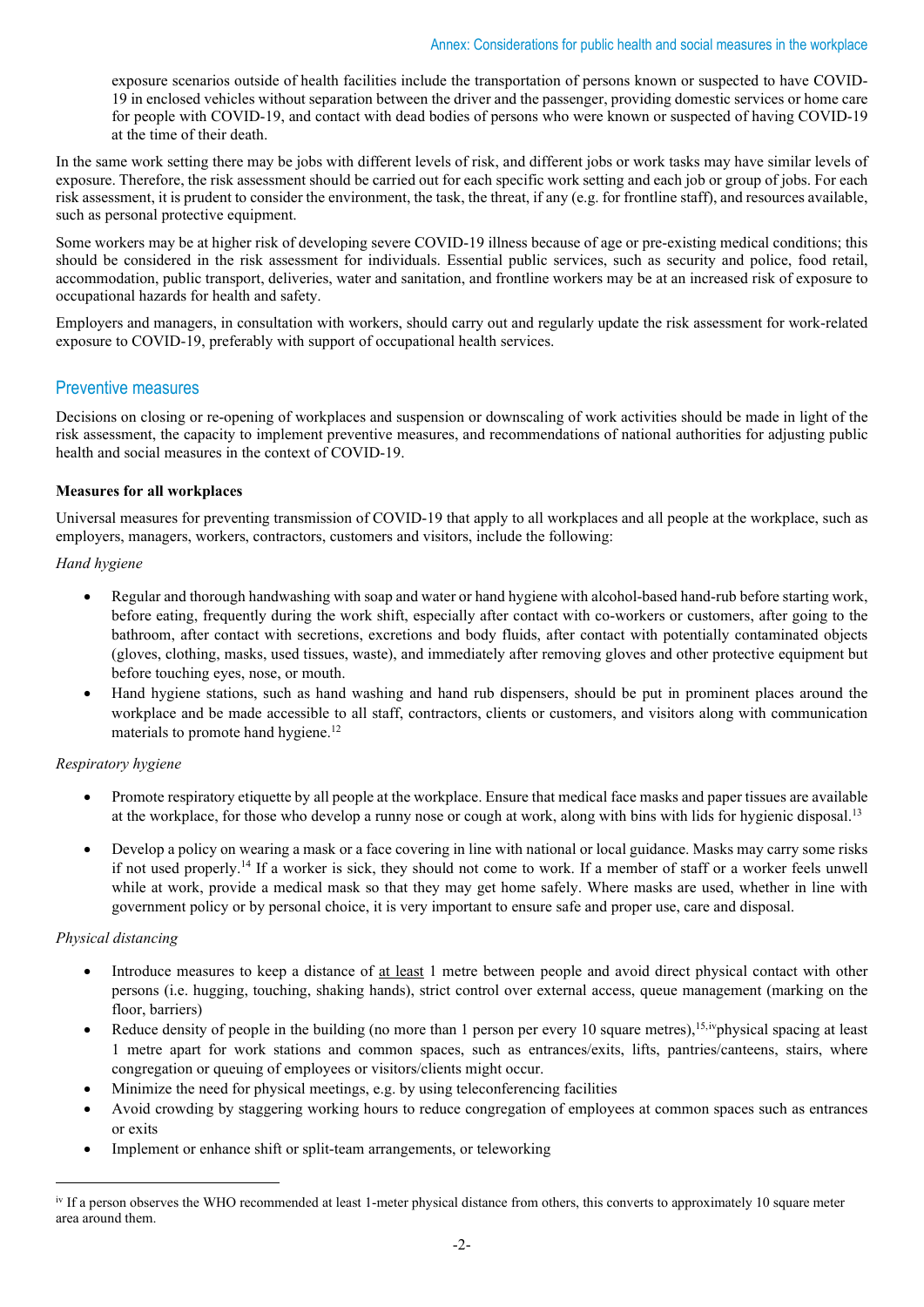• Defer or suspend workplace events that involve close and prolonged contact among participants, including social gatherings.

## *Reduce and manage work-related travels*

- Cancel or postpone non-essential travel to areas with community transmission of COVID-19, provide hand sanitizer to workers who must travel, advise workers to comply with instructions from local authorities where they are travelling, as well as information on whom to contact if they feel ill while travelling.
- Workers returning from an area where COVID-19 transmission is occurring should monitor themselves for symptoms for 14 days and take their temperature twice a day; if they are feeling unwell, they should stay at home, self-isolate, and contact a medical professional.

## *Regular environmental cleaning and disinfection*

- Cleaning, using soap or a neutral detergent, water, and mechanical action (brushing, scrubbing) removes dirt, debris, and other materials from surfaces. After the cleaning process is completed, disinfection is used to inactivate (i.e. kill) pathogens and other microorganisms on surfaces.
- Selection of disinfectants<sup>*[v](#page-2-0)*</sup> should align with the local authorities' requirements for market approval, including any regulations applicable to specific sectors.
- High-touch surfaces should be identified for priority disinfection (commonly used areas, door and window handles, light switches, kitchen and food preparation areas, bathroom surfaces, toilets and taps, touchscreen personal devices, personal computer keyboards, and work surfaces).
- Disinfectant solutions must always be prepared and used according to the manufacturer's instructions, including instructions to protect the safety and health of disinfection workers, use of personal protective equipment, and avoiding mixing different chemical disinfectants.
- In indoor workplaces, routine application of disinfectants to environmental surfaces via spraying or fogging is generally not recommended because it is ineffective at removing contaminants outside of direct spray zones and can cause eye, respiratory, and skin irritation and other toxic effects.
- In outdoor workplaces, there is currently insufficient evidence to support recommendations for large-scale spraying or fumigation.
- Spraying of people with disinfectants (such as in a tunnel, cabinet, or chamber) is not recommended under any circumstances.16

#### *Risk communication, training, and education*

- Provide posters, videos, and electronic message boards to increase awareness of COVID-19 among workers and promote safe individual practices at the workplace, engage workers in providing feedback on the preventive measures and their effectiveness.
- Provide regular information about the risk of COVID-19 using official sources, such as government agencies and WHO, and emphasize the effectiveness of adopting protective measures and counteracting rumours and misinformation.<sup>17</sup>
- Special attention should be given to reaching out to and engaging vulnerable and marginalized groups of workers, such as those in the informal economy and migrant workers, domestic workers, subcontracted and self-employed workers, and those working under digital labour platforms.18

#### *Management of people with COVID-19 or their contacts*

- Workers who are unwell or who develop symptoms consistent with COVID-19 should be urged to stay at home, selfisolate, and contact a medical professional or the local COVID-19 information line for advice on testing and referral.<sup>19</sup>
- Where local community transmission is high, and work continues, allow for a telemedicine consultation where available. or consider waiving the requirement for a medical note for workers who are sick so that they may stay home.
- All workers should be urged to self-monitor their health, possibly with the use of questionnaires, and take their body temperature regularly.
- Thermal screening at the workplace should be considered only in the context of a combination of measures for prevention and control of COVID-19 at the workplace and along with risk communication.
- Standard operating procedures should be prepared to manage a person who becomes sick at the workplace and is suspected of having COVID-19, including placing the person in an isolation room, limiting the number of people in contact, using personal protective equipment, and performing follow-up cleaning and disinfection.
- It is important to contact the local health authorities and to keep attendance and meeting records in order to facilitate or undertake contact-tracing.

<span id="page-2-0"></span> $\rm{v}$  For example, sodium hypochlorite (bleach) may be used for disinfection of surfaces in workplaces at concentration 0.1% (1,000 ppm) and alcohol with at least 70% concentration for surfaces which can be damaged by sodium hypochlorite.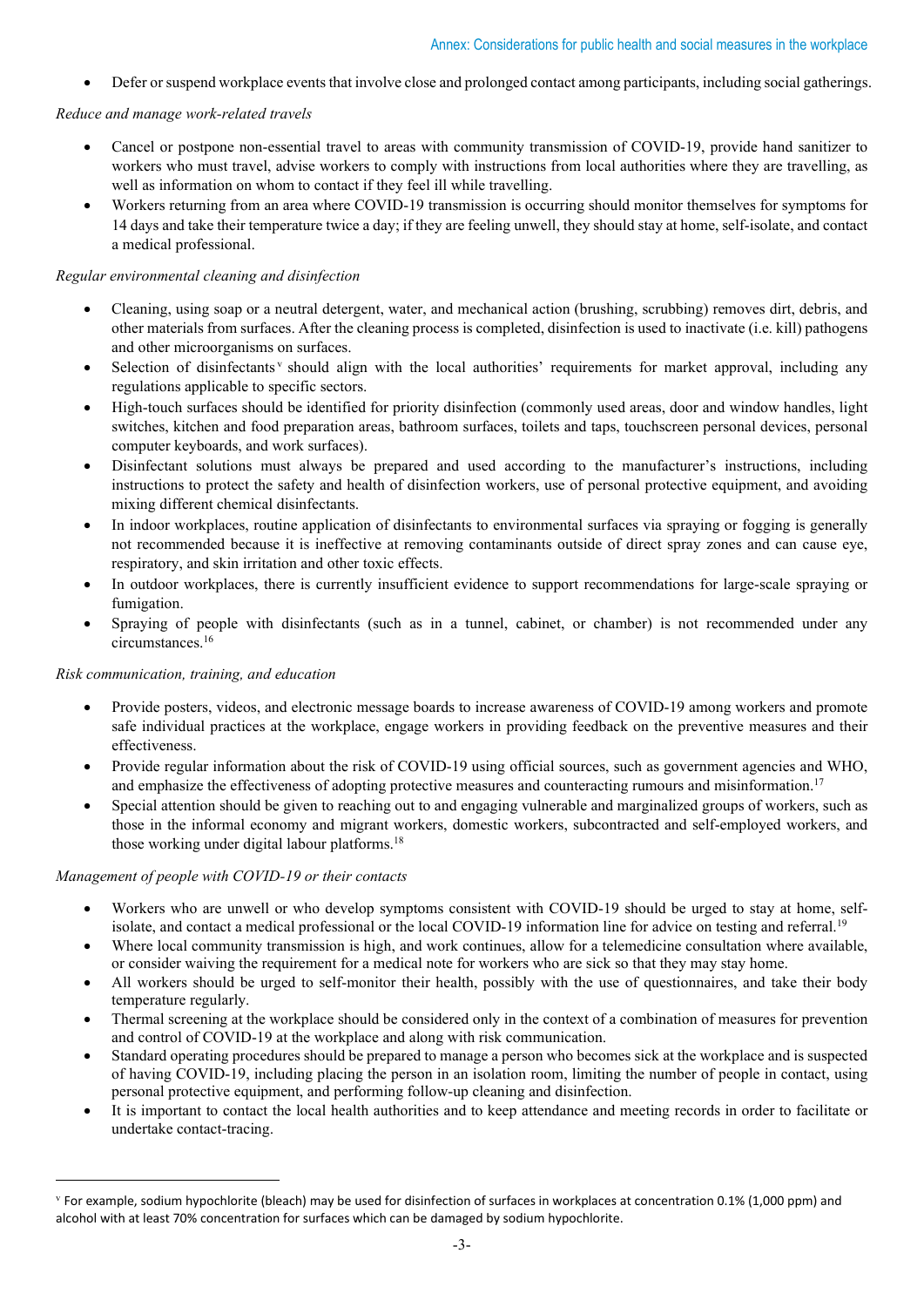• People who were in close contact at the workplace with persons with laboratory-confirmed COVID-19 should be quarantined for 14 days from the last time of the contact in accordance with WHO recommendations.<sup>20</sup>

#### **Specific measures for workplaces and jobs at medium risk**

In addition to the above measures, for workplaces and jobs assessed to be at medium risk, the following measures should be put in place:

- Enhanced cleaning and disinfection of objects and surfaces that are touched regularly, including all shared rooms, surfaces, floors, bathrooms, and changing rooms;
- Where the physical distancing of at least 1 metre cannot be implemented in full in relation to a particular activity, workplaces should consider whether that activity needs to continue, and if so, take all the mitigating actions possible to reduce the risk of transmission between workers, clients or customers, contractors, and visitors; such as staggered activities, minimizing face-to-face and skin-to-skin contacts, placing workers to work side-by-side or facing away from each other rather than face-to-face, assign staff to the same shift teams to limit social interaction, installing plexiglass barriers at all points of regular interaction and cleaning them regularly;
- Enhanced hand hygiene regular hand washing with soap and water or use of alcohol-based hand rub, including before entering and after leaving enclosed machinery, vehicles, confined spaces, and before putting on and after taking off personal protective equipment;
- Provide personal protective equipment and training on its proper use e.g. masks, disposable gowns, disposable gloves or heavy-duty gloves that can be disinfected. Provide face or eye protection (medical mask, face shields, or goggles) during cleaning procedures that generate splashes (e.g. washing surfaces).
- Increased ventilation rate, through natural aeration or artificial ventilation, preferably without re-circulation of the air.

#### **Specific measures for workplaces and jobs at high risk**

In addition to the measures above, for high-risk work activities and jobs, the following measures should be implemented:

- Assess the possibility of suspending the activity;
- Adherence to hygiene before and after contact with any known or suspected case of COVID-19, before and after using PPE;
- Use of medical mask, disposable gown, gloves, and eye protection for workers who must work in the homes of people who are suspected or known to have COVID-19. Use the protective equipment when in contact with the sick person, or respiratory secretions, body fluids, and potentially contaminated waste;
- Training of workers in infection prevention and control practices and use of personal protective equipment;
- Avoid assigning tasks with high risk to workers who have pre-existing medical conditions, are pregnant, or older than 60 years of age.

# Rights, duties, and responsibilities of workers and employers

Employers, workers, and their organizations should collaborate with health authorities in the prevention and control of COVID-19. The employers, in consultation with workers and their representatives, should take preventive and protective measures, such as engineering and administrative controls and provision of personal protective equipment and clothing for occupational safety and health and infection prevention and control. Such measures at the workplace must not involve any expenditure on the part of workers.

Workers shall follow established occupational safety and health and infection prevention and control procedures, avoid exposing others to health and safety risks, participate in related training provided by the employer and report immediately to their supervisor any situation which they have reasonable justification to believe presents an imminent and serious danger to their life or health.<sup>21</sup>

Co-operation between management and workers and their representatives must be an essential element of workplace-related prevention measures (such as through workers' safety delegates, safety and health committees, and collaboration with providing information and training) and respecting the right and duties of workers and employers in occupational safety and health.22

COVID-19 and other diseases, if contracted through occupational exposure, could be considered as occupational diseases.23

## Plan of action

Workplaces should develop action plans for prevention and mitigation of COVID-19 as part of the business continuity plan and according to the results of the risks assessment and the epidemiological situation.<sup>24</sup> The plan should also include measures for protecting health, safety, and security in re-opening, closing, and modifying workplaces and work arrangements. Re-opening of workplaces should be carefully planned in advance and all possible risks for health and safety should be properly assessed and controlled.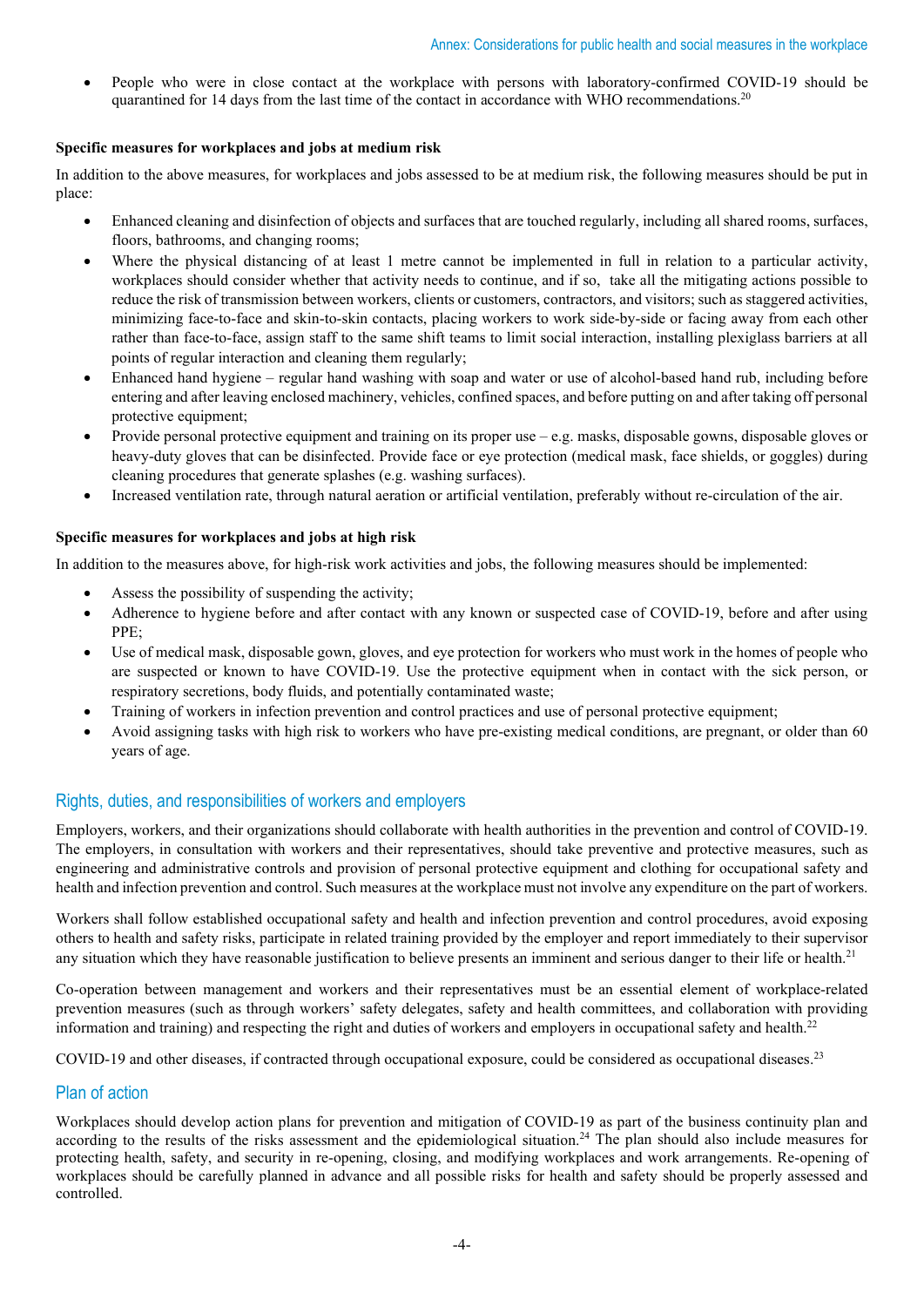The action plan and preventive measures put in place should be monitored and updated in case of changes in local epidemiological trends, new cases of COVID-19 at the workplace, or lack of compliance by workers, visitors, and clients or customers.

The large-scale public health and social measures introduced by countries in response to COVID-19 may also amplify some other risks for health, safety, and wellbeing at work due to alternative work arrangements, job insecurity, sudden loss of income, social isolation, and fear of contagion. Actions on prevention and mitigation of COVID-19 should be implemented together with actions for addressing other occupational safety and health risks such as ergonomic problems, heavy workloads and long working hours, remote working, psychosocial risks, poisonings, and others.25 Occupational health services should strengthen their capacity to carry out risk assessment, infection prevention and control, and medical surveillance and organize mental health and psychosocial support in the context of COVID-19.

In developing and implementing action plans for prevention and mitigation of COVID-19 workers and their representatives should be properly consulted and all workers should be informed about the measures introduced, using specific risk communication and community engagement approaches.

Local authorities and local public health authorities can provide up to date information and facts, support community engagement activities, and offer specific recommendations on the prevention of COVID-19 among other groups of workers, such as domestic workers, workers in the informal economy, digital labour platforms, or others.

There must be no discrimination in the access of workers to protective measures for prevention of COVID-19. Refugee and migrant workers should have equal access to personal protective equipment as well as to COVID-19 prevention, treatment and care, referral, rehabilitation, social protection, and occupational health services, including mental health and psychosocial support.<sup>26</sup> Special efforts should be taken to prevent social stigma of workers suspected of being infected, infected with, or recovered from COVID-19.27

## References

- 1. WHO (2020) Considerations in adjusting public health and social measures in the context of COVID-19 (Interim Guidance, 16 April 2020)(WHO 2020). [https://www.who.int/publications-detail/considerations-in-adjusting-public-health-and](https://www.who.int/publications-detail/considerations-in-adjusting-public-health-and-social-measures-in-the-context-of-covid-19-interim-guidance)[social-measures-in-the-context-of-covid-19-interim-guidance](https://www.who.int/publications-detail/considerations-in-adjusting-public-health-and-social-measures-in-the-context-of-covid-19-interim-guidance)
- 2. WHO (2020), Operational considerations for COVID-19 management in the accommodation sector <https://apps.who.int/iris/bitstream/handle/10665/331937/WHO-2019-nCoV-Hotels-2020.2-eng.pdf>
- 3. WHO (2020) Preparedness, prevention and control of COVID-19 in prisons and other places of detention [http://www.euro.who.int/\\_\\_data/assets/pdf\\_file/0019/434026/Preparedness-prevention-and-control-of-COVID-19-in](http://www.euro.who.int/__data/assets/pdf_file/0019/434026/Preparedness-prevention-and-control-of-COVID-19-in-prisons.pdf?ua=1)[prisons.pdf?ua=1](http://www.euro.who.int/__data/assets/pdf_file/0019/434026/Preparedness-prevention-and-control-of-COVID-19-in-prisons.pdf?ua=1)
- 4. UNICEF, WHO, IFRC (2020) Key Messages and Actions for COVID-19 Prevention and Control in Schools, [https://www.who.int/docs/default-source/coronaviruse/key-messages-and-actions-for-covid-19-prevention-and-control](https://www.who.int/docs/default-source/coronaviruse/key-messages-and-actions-for-covid-19-prevention-and-control-in-schools-march-2020.pdf?sfvrsn=baf81d52_4)[in-schools-march-2020.pdf?sfvrsn=baf81d52\\_4](https://www.who.int/docs/default-source/coronaviruse/key-messages-and-actions-for-covid-19-prevention-and-control-in-schools-march-2020.pdf?sfvrsn=baf81d52_4)
- 5. WHO and FAO (2020), COVID-19 and food safety: guidance for food businesses, [https://apps.who.int/iris/bitstream/handle/10665/331705/WHO-2019-nCoV-Food\\_Safety-2020.1-eng.pdf](https://apps.who.int/iris/bitstream/handle/10665/331705/WHO-2019-nCoV-Food_Safety-2020.1-eng.pdf)
- 6. WHO (2020) Operational considerations for managing COVID-19 cases or outbreak in aviation: interim guidance, <https://apps.who.int/iris/rest/bitstreams/1272369/retrieve>
- 7. WHO (2020) Water, sanitation, hygiene, and waste management for the COVID-19 virus: interim guidance, 23 April 2020, <https://apps.who.int/iris/rest/bitstreams/1275547/retrieve>
- 8. IFRC, IOM, UNHCR and WHO (2020) Interim Guidance on Scaling-up COVID-19 Outbreak in Readiness and Response Operations in Camps and Camp-like Settings [https://interagencystandingcommittee.org/other/interim-guidance-scaling](https://interagencystandingcommittee.org/other/interim-guidance-scaling-covid-19-outbreak-readiness-and-response-operations-camps-and-camp)[covid-19-outbreak-readiness-and-response-operations-camps-and-camp](https://interagencystandingcommittee.org/other/interim-guidance-scaling-covid-19-outbreak-readiness-and-response-operations-camps-and-camp)
- 9. PAHO and UNOPS, COVID-19: Measures for prevention in construction, (original in Spanish) COVID-19: Medidas de prevención in obras,<https://iris.paho.org/handle/10665.2/52057>
- 10. Koh, David, Occupational risks for COVID-19 infection, Occupational Medicine 2020;70:82–83
- 11. Michael Belingheri, Maria Emilia Paladino, Michele Augusto Riva, COVID-19: Health prevention and control in nonhealthcare settings, Occupational Medicine 2020;70:82–83
- 12. WHO (2020) Obligatory hand hygiene against transmission of COVID-19, Interim recommendation, 1 April 2020 [https://www.who.int/docs/default-source/inaugural-who-partners-forum/who-interim-recommendation-on-obligatory](https://www.who.int/docs/default-source/inaugural-who-partners-forum/who-interim-recommendation-on-obligatory-hand-hygiene-against-transmission-of-covid-19.pdf)[hand-hygiene-against-transmission-of-covid-19.pdf](https://www.who.int/docs/default-source/inaugural-who-partners-forum/who-interim-recommendation-on-obligatory-hand-hygiene-against-transmission-of-covid-19.pdf)
- 13. WHO (2020), Getting your workplace ready for COVID-19, 3 March 2020, [https://www.who.int/docs/default](https://www.who.int/docs/default-source/coronaviruse/getting-workplace-ready-for-covid-19.pdf?sfvrsn=359a81e7_6)[source/coronaviruse/getting-workplace-ready-for-covid-19.pdf?sfvrsn=359a81e7\\_6](https://www.who.int/docs/default-source/coronaviruse/getting-workplace-ready-for-covid-19.pdf?sfvrsn=359a81e7_6)
- 14. WHO (2020) Advice on the use of masks in the context of COVID-19. Interim guidance. 6 April 2020 <https://apps.who.int/iris/rest/bitstreams/1274280/retrieve>
- 15. Cirrincione, L. et al (2020) COVID-19 Pandemic: Prevention and Protection Measures to de Adopted at the Workplace, Sustainability 2020, 12(9), 3603;<https://doi.org/10.3390/su12093603>
- 16. In draft WHO (2020) Considerations for the disinfection of environmental surfaces in the context of COVID-19. Interim guidance, draft 22 April 2020
- 17. Social Stigma associated with COVID-19, UNICEF, WHO, IFRC [https://www.who.int/docs/default](https://www.who.int/docs/default-source/coronaviruse/covid19-stigma-guide.pdf)[source/coronaviruse/covid19-stigma-guide.pdf](https://www.who.int/docs/default-source/coronaviruse/covid19-stigma-guide.pdf)